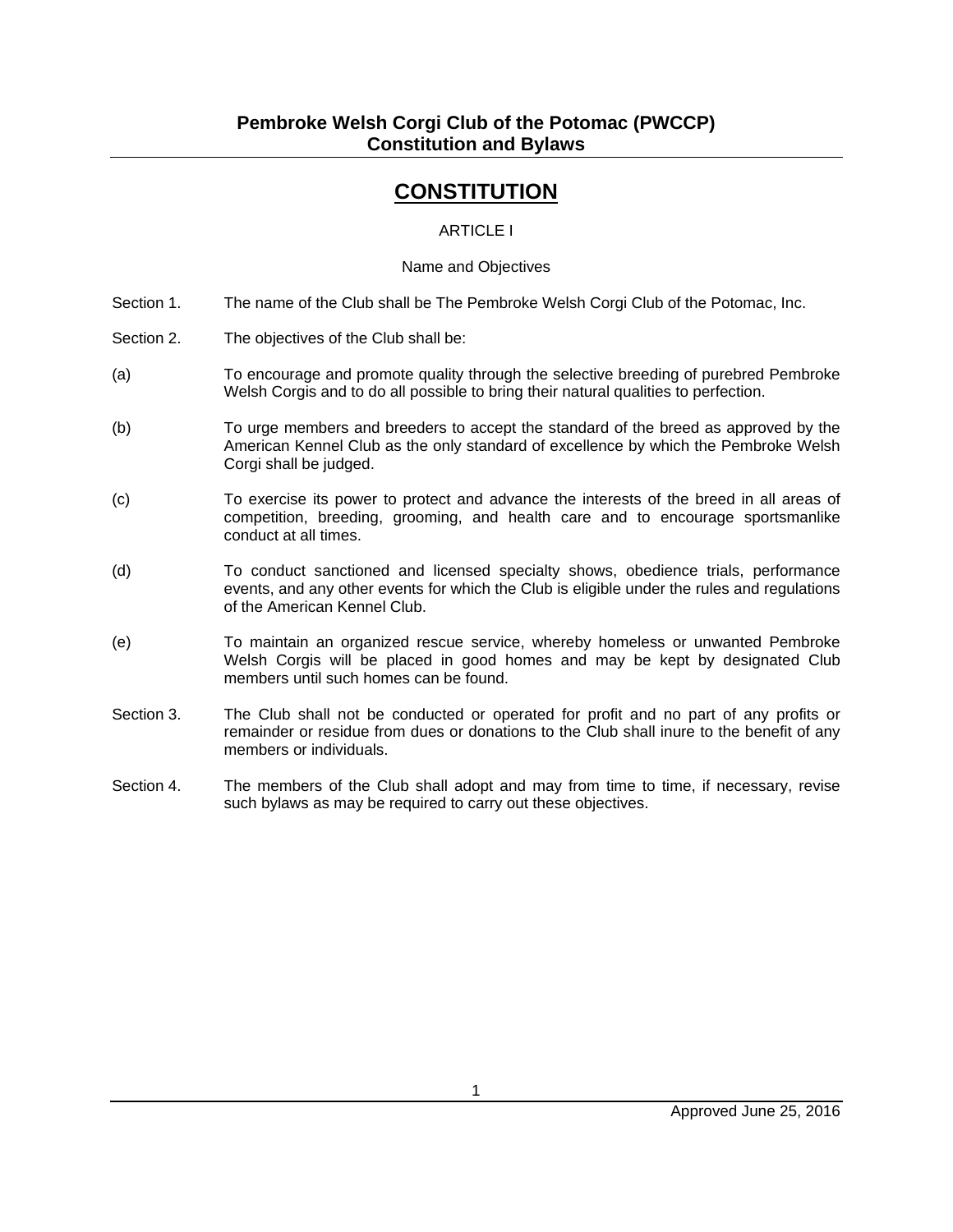# **BYLAWS**

#### ARTICLE I

#### Membership

- Section 1. Eligibility. Members shall be classified as Individual, Associate, Joint/Family, Junior, Honorary, and Lifetime Members, as qualified herein. While membership is to be unrestricted as to residence, the Club's primary purpose is to be representative of the breeders and exhibitors in its immediate area centered on the greater Washington, D.C. area. Members shall remain in good standing by agreeing to abide by the Constitution and Bylaws, and by annually signing and abiding by the Code of Ethics of the Club.
	- (a) Individual Members. All persons eighteen years of age or older who are in good standing with the American Kennel Club, who subscribe to the objectives of this Club, and who agree to abide by the Constitution, Bylaws, and Code of Ethics of this Club. Individual Members shall be eligible to hold elective office and shall have one vote.
	- (b) Associate Members (Individual or Joint/Family). All persons eighteen years of age or older who are in good standing with the American Kennel Club, who subscribe to the objectives of this Club, and who agree to abide by the this Club, and who agree to abide by the Constitution, Bylaws, and Code of Ethics of this Club. Associate Members shall be ineligible to hold elective office or vote.
	- (c) Joint/Family Members. Two or more individuals residing in the same household who are in good standing with the American Kennel Club, who subscribe to the objectives of this Club, and who agree to abide by the Constitution, Bylaws, and Code of Ethics of this Club. Each person eighteen years of age or older will have one vote and will be eligible to hold elective office.
	- (d) Junior Members. All persons at least eight years of age and under eighteen years of age who are in good standing with the American Kennel Club, who subscribe to the objectives of this Club, and who agree to abide by the Constitution, Bylaws, and Code of Ethics of this Club shall be eligible for Junior Membership. They shall have all rights, privileges, and benefits of Individual Membership except the right to vote or hold elective office. Upon notification to the Membership Committee by a Junior Member who has reached the age of eighteen, said Junior Member will become an Individual or Associate Member the following calendar year by paying the appropriate dues.
	- (e) Honorary Members. Only non-members may be nominated for Honorary Membership. Honorary Members shall include persons of outstanding achievement and/or who have provided distinctive service to this Club and will be placed in this class by unanimous vote of the Board. They enjoy all the privileges of the Club except they do not pay dues and are ineligible to vote or hold elective office. Nominations from the General Membership for Honorary Membership shall be made to the Board at least 60 days prior to voting thereon. No more than two memberships in this category may be approved in any year. Decisions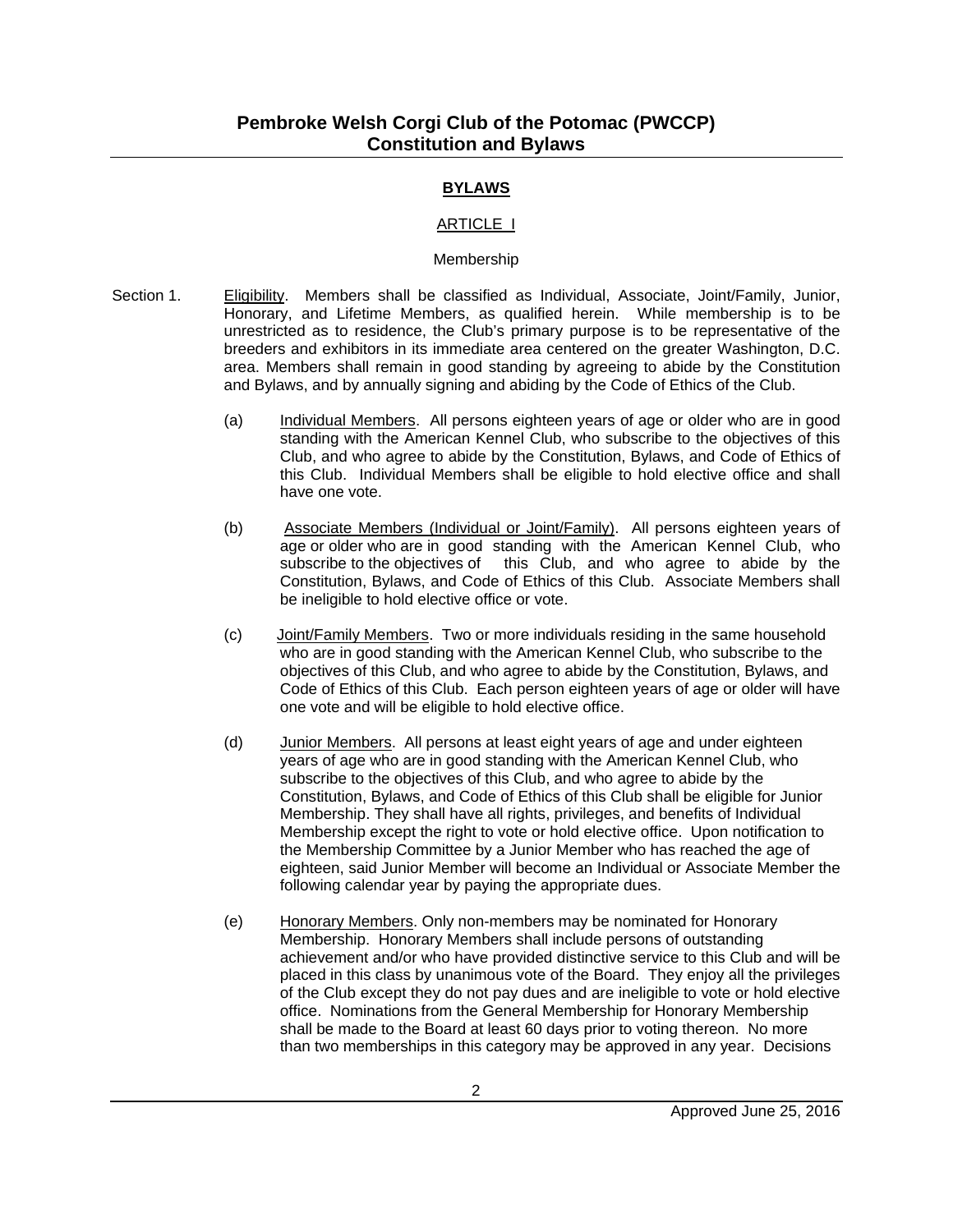on Honorary Memberships will be made at the first fully attended Board meeting after the end of the calendar year.

(f) Lifetime Members. Any member having been a member of this Club in good standing for twenty-five consecutive years shall automatically become a Lifetime Member. Lifetime Members shall be entitled to all the

privileges and benefits of Individual Membership as of their  $25<sup>th</sup>$  year and be exempt from payment of dues

Section 2. Dues. Membership dues are payable on or before the first day of January each year. The dues, not to exceed \$50 per member, shall be set by the Board of Directors and approved by a simple majority vote of the members present and voting at the Annual Meeting. During the month of November, the Corresponding Secretary shall send to each member a statement of his/her dues for the ensuing year. Dues obligations are considered a debt to the Club and become incurred on the first day of each fiscal year.

No member may vote whose dues are not paid for the current year.

Section 3. Election to Membership. Unless waived by the Board, the following conditions are required: All applicants shall have attended at least one General Membership meeting and two Club events before submitting an application to the Membership Committee. Each applicant for membership shall apply on a form approved by the Board of Directors and which shall provide that the applicant agrees to abide by these Constitution and Bylaws and the rules of the American Kennel Club. The application shall state the name, address, occupation, and class of membership and it shall carry the endorsement of two members in good standing, not of the same household, who have known the applicant for at least one year and who have been members for at least two years. One of the two endorsers must have visited the applicant's home within six months prior to application. No member may sign more than two applications per calendar year. Accompanying the application, the prospective member shall submit dues for the current year.

> The following conditions can not be waived by the Board: All applications are to be filed with the Membership Committee which shall investigate the applicant. The investigation shall be completed within 60 days from receipt of the application, at which time the Membership Committee shall submit the application and its report to the Board of Directors. The report of the Membership Committee shall be examined by the Board at the next meeting of the Board. An affirmative vote of two-thirds of the Board present and voting shall be required for approval of the application. A summary of Board-approved applications shall be included in the next TIDE and/or mailed to the Membership by the Corresponding Secretary. Allowing that the Membership has received the application summary via the TIDE or direct mailing prior to the meeting, at the next General Membership meeting, the summation of the application will be read and the floor opened for discussion prior to voting. An affirmative vote of two-thirds of the members present, and voting by secret ballot, shall be required to elect the applicant who shall not be present.

> Applicants for membership who have been rejected by the Board and/or Club may not reapply within 12 months of such rejection.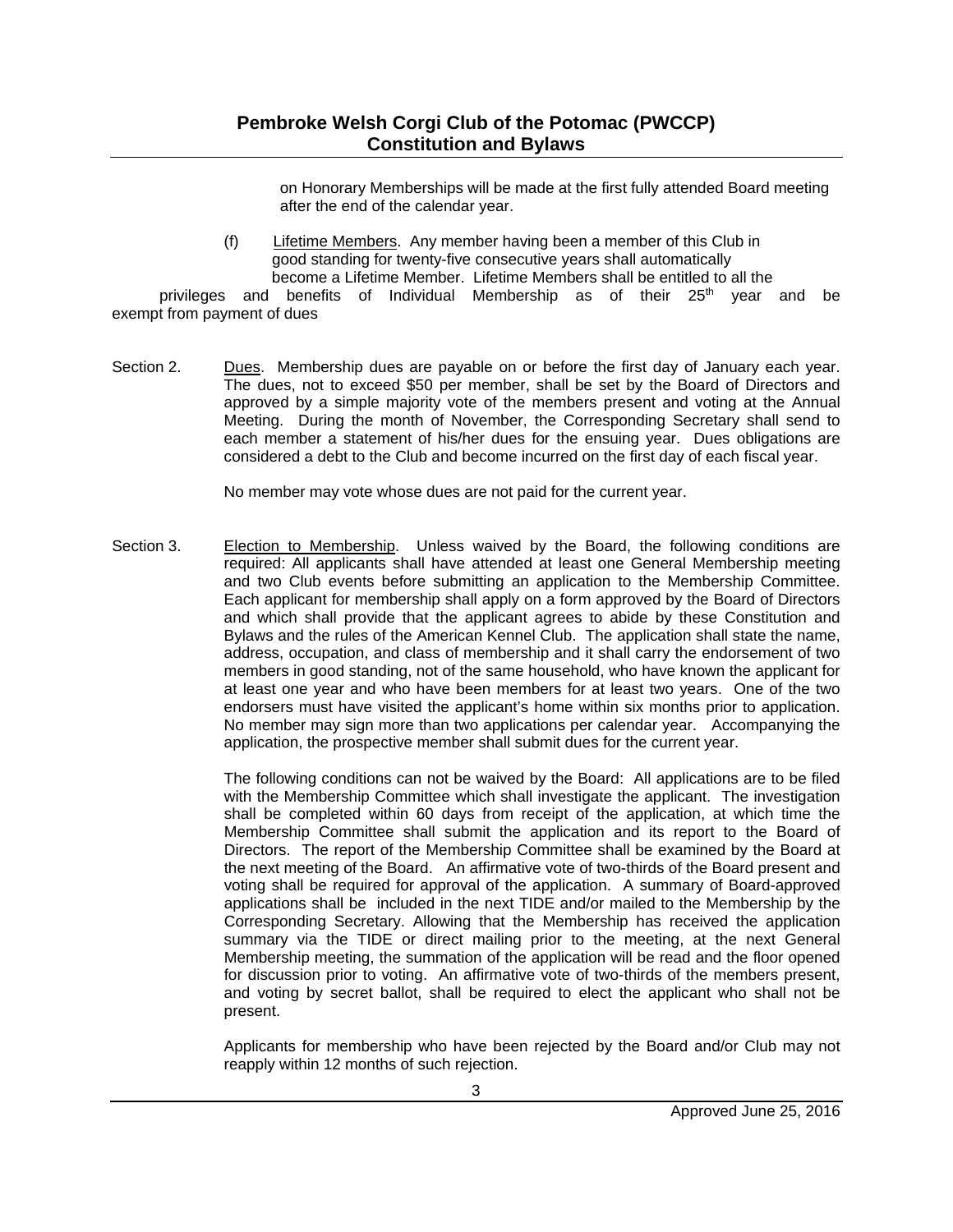# **Pembroke Welsh Corgi Club of the Potomac (PWCCP) Constitution and Bylaws**

- Section 4. Termination of Membership. Membership may be terminated:
	- (a) By resignation. Any member in good standing may resign from the Club upon written notice to the Corresponding Secretary, but no member may resign when in debt to the Club.
	- (b) By lapsing. A membership will be considered as lapsed and automatically terminated if such member's indebtedness remains unpaid 60 days after the first day of the fiscal year. The Board may, in extenuating circumstances and by special request, grant an additional 30-day grace period. In no case may a person whose dues are unpaid be entitled to vote at any Club meeting.
	- (c) By expulsion. A membership may be terminated by expulsion as provided in Article VI of these Bylaws.
- Section 5. Reinstatement of Membership. A former member who resigned in good standing, or whose membership was terminated by lapsing, and who is currently in good standing with the American Kennel Club, may request reinstatement. Such request will be made to the Board of Directors and be accompanied by an application form and payment of dues for the current year. The former member shall be reinstated upon an affirmative vote by a majority of the Board.

#### ARTICLE II

#### Meetings and Voting

- Section 1. General Membership Meetings. Meetings of the Club shall be held at least four times a year within the greater Washington, D. C. area at the place, date, and hour designated by the Board. The Annual Meeting shall be held during the month of June. -Notice of each such meeting shall be sent via the U.S. Postal Service (USPS) or electronically by the Corresponding Secretary at least 10 days and not more than 20 days prior to the date of the meeting. The quorum for such meetings shall be 20% of the members in good standing and eligible to vote.
- Section 2. Special General Membership Meetings. Special General Membership meetings may be called by the President; or by a majority vote of the members of the Board who are present and voting at any regular or special meeting of the Board; or shall be called by the Recording Secretary upon receipt of a petition signed by at least five members of the Club who are in good standing. Such special meetings shall be held within the greater Washington, D. C. area, at the place, date, and hour as may be designated by the person or persons authorized herein to call such meeting. Notice of each such meeting shall be sent via the U.S. Postal Service (USPS) or electronically to each Club member by the Corresponding Secretary at least 10 days and not more than 20 days prior to the date of the meeting. Said notice shall state the purpose of the meeting and no other Club business may be transacted thereat. The quorum for such meetings shall be 20% of the members in good standing and eligible to vote.
- Section 3. Board Meetings. Meetings of the Board of Directors shall be held at least four times a year within the greater Washington, D.C. area at the place, date, and hour designated by the Board. Board meetings may be conducted via teleconference or video conference.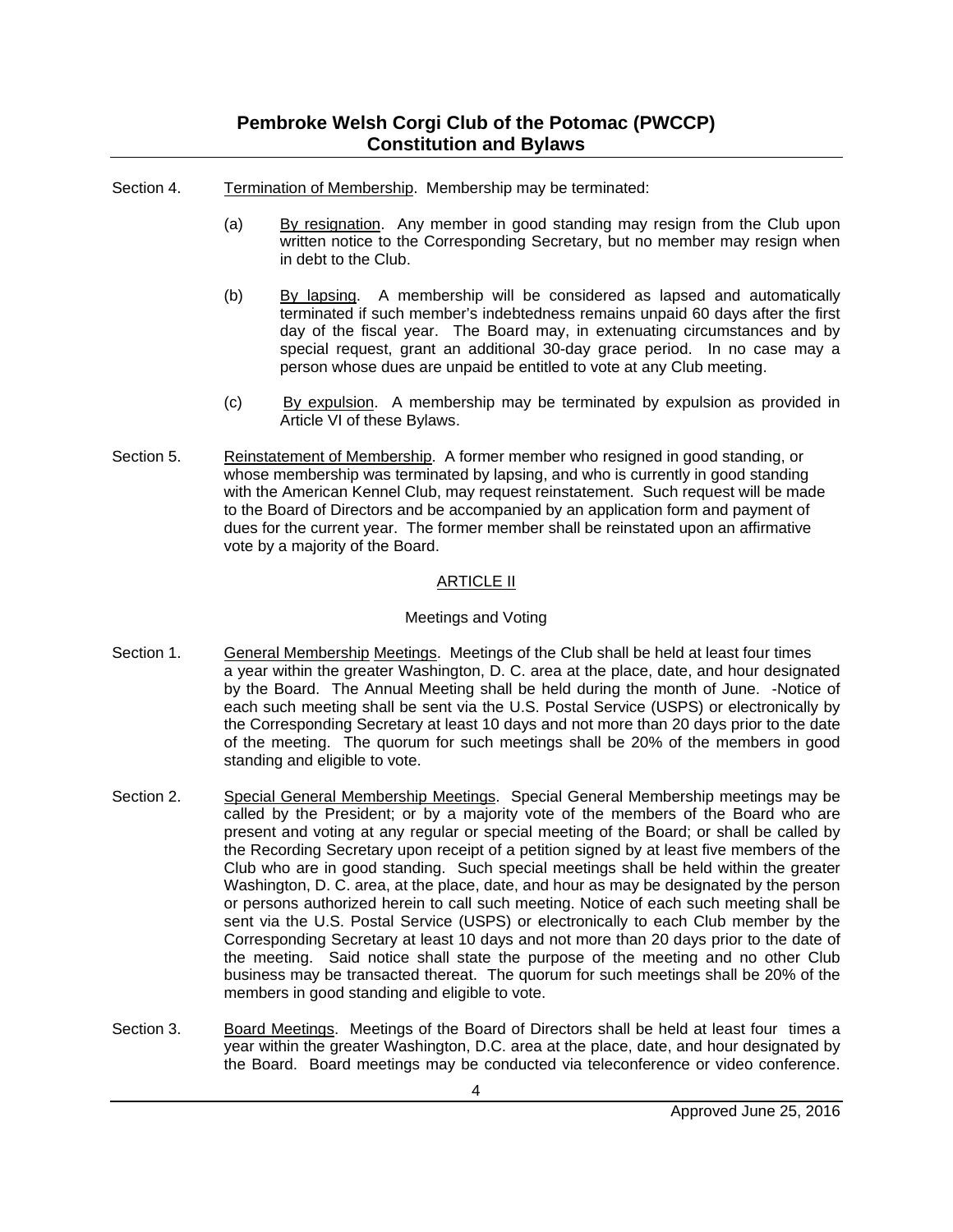# **Pembroke Welsh Corgi Club of the Potomac (PWCCP) Constitution and Bylaws**

Notice of each such meeting shall be sent via the U.S. Postal Service (USPS) or electronically to each Board Member by the Corresponding Secretary at least 10 days prior to the date of the meeting. The quorum for such meetings shall be a majority of the Board.

- Section 4. Special Board Meetings. Special Board meetings may be called by the President or shall be called by the Recording Secretary upon receipt of a written request signed by at least three members of the Board. Such Special Board meetings shall be held within the greater Washington, D. C. area at the place, date, and hour designated by the person or persons authorized herein to call such meeting. Special Board meetings may be conducted via teleconference or videoconference. Notice of each such meeting shall be sent via the U. S. Postal Service (USPS) or electronically by the Corresponding Secretary at least five days and not more than ten days prior to the date of the meeting. Such notice shall state the purpose of the meeting and no other Club business may be transacted thereat. The quorum for such meeting shall be a majority of the Board.
- Section 5. Voting. Each member in good standing, with the exception of Junior, Honorary, and Associate Members, whose dues are paid for the current year, shall be entitled to one vote at any meeting of the Club at which he/she is present. Proxy voting will not be permitted at any Club meeting or election.

#### ARTICLE III

#### Directors and Officers

Section 1. Board of Directors. General management of the Club's affairs shall be entrusted to the Board of Directors. The Board of Directors shall be composed of the President and Vice-President, Recording Secretary, Corresponding Secretary, and Treasurer who may serve no more than two consecutive two -year terms in each position; and six Directors who shall serve for two-year terms and may not immediately succeed themselves. All Officers and Directors shall be members in good standing and serve their respective terms of office for the time period specified here in Article III, Section 1 or until their successors are elected. Election of Officers and Directors will be held at the Annual Meeting. Directors' terms of office shall be staggered such that three of the six Directors are elected each year. As it pertains to the rule about succeeding oneself, an Officer or Director, who has served more than half a term in office, is considered to have served a full term.

> If a Board Member does not attend one-half of all Board meetings during the Club's official year or does not attend one-half of all General Membership meetings during the Club's official year, at the discretion of the Board of Directors, his/her position may be considered vacant and filled in accordance with Article III, Section 4, Vacancies. Board meetings may be attended via teleconference or videoconference, in accordance with Article II, Sections 3 and 4.

Section 2. Officers and Directors. The Club's officers, consisting of the President, Vice-President, Recording Secretary, Corresponding Secretary, Treasurer, and six Directors, shall serve in their respective capacities both with regard to the Club and its meetings and the Board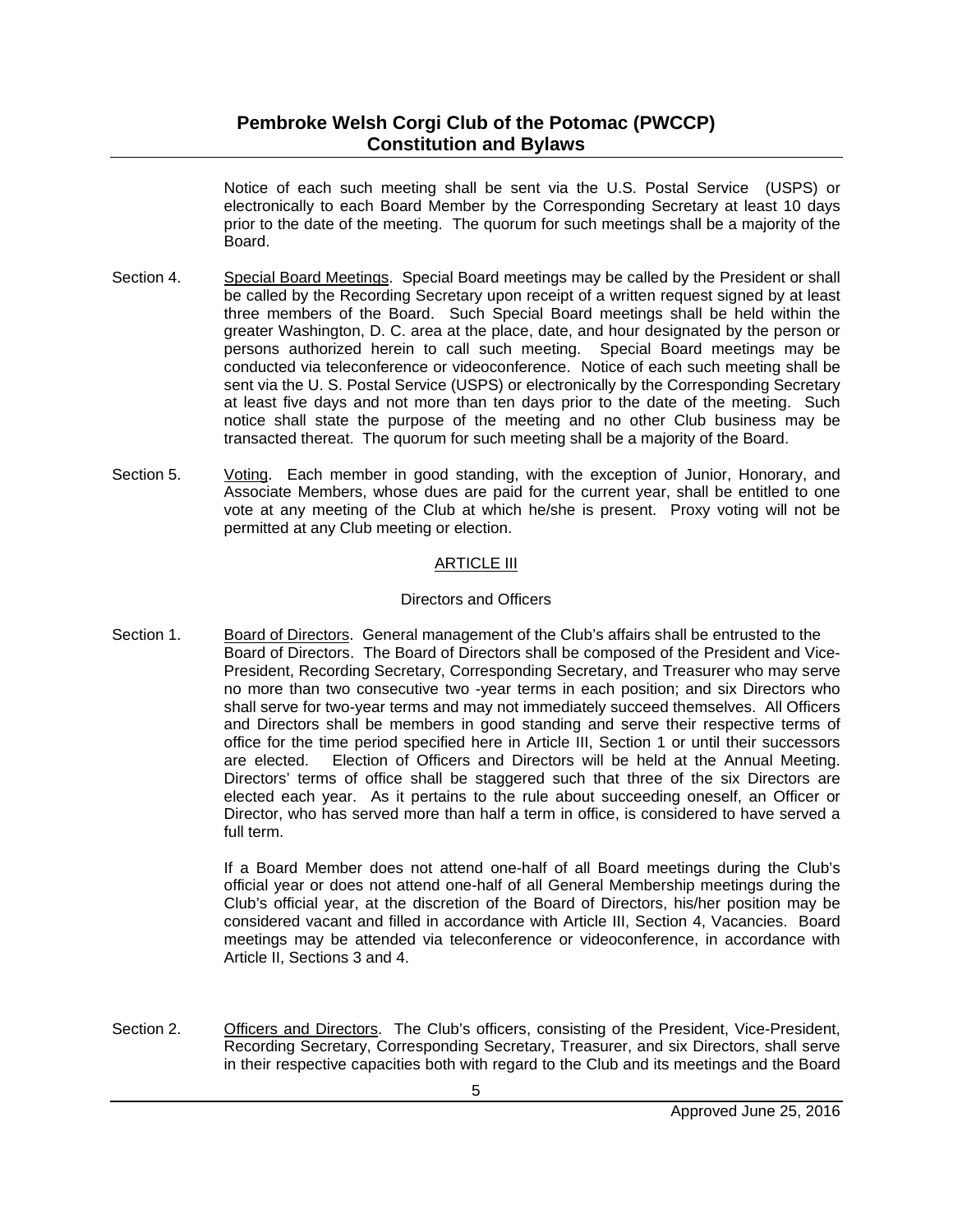and its meetings.

- (a) The President shall preside at all meetings of the Club and of the Board and shall have the duties and powers normally pertaining to the office of President in addition to those particularly specified in these Bylaws. The President shall appoint, subject to approval by the Board, a member in good standing to be the Club's Representative to the Pembroke Welsh Corgi Club of America (the parent club).
- (b) The Vice-President shall have the duties and exercise the powers of the President in case of the President's death, absence, or incapacity. In addition, the Vice-President shall act as Parliamentarian at all General Membership and Board meetings.
- (c) The Recording Secretary shall have the duties normally pertaining to the office of the Recording Secretary in addition to those particularly specified in these Bylaws, to include keeping a record of all proceedings of the Club (i.e., Board and General Membership meeting minutes); keeping on file all committee reports; making minutes and records available to members upon request; maintaining a record book in which the Constitution and Bylaws, Standing Rules, and recent meeting minutes are entered, with any amendments to these documents properly recorded, and having the current record book on hand at every meeting; and preparing, prior to each meeting, an order of business for use by the presiding officer, showing in their exact order, under correct headings, all matters known in advance that are due to come up at the meeting; in the absence of the President and Vice-President, calling the meeting to order and presiding until the immediate election of a chairman pro tem.
- (d) The Corresponding Secretary shall have the duties normally pertaining to the office of the Corresponding Secretary in addition to those particularly specified in these Bylaws, to include keeping the Club's official membership roll with current addresses and telephone numbers; notifying officers, committee members, and delegates of their election or appointment; keeping on hand at each meeting a list of all existing committees and their members; sending out meeting notices and conducting the general correspondence of the Club.

During the month of November, the Corresponding Secretary shall send to each Member a statement of dues for the ensuing year.

- (e) The Treasurer shall collect and receive all monies due or belonging to the Club and shall deposit the same in the name of the Club into financial institutions designated by the Board. The Treasurer shall be bonded in such amount as may be determined by the Board, the expense to be borne by the Club. The books of the Treasurer shall be open at all times for inspection by the Board and the Treasurer shall send a report of the conditions of the Club's finances and every item of receipt or payment not before reported to the Board before every regular meeting. An account of all monies received and expended during the previous year shall be rendered at the Annual Meeting.
- (f) Directors shall participate in the general management of the Club's affairs and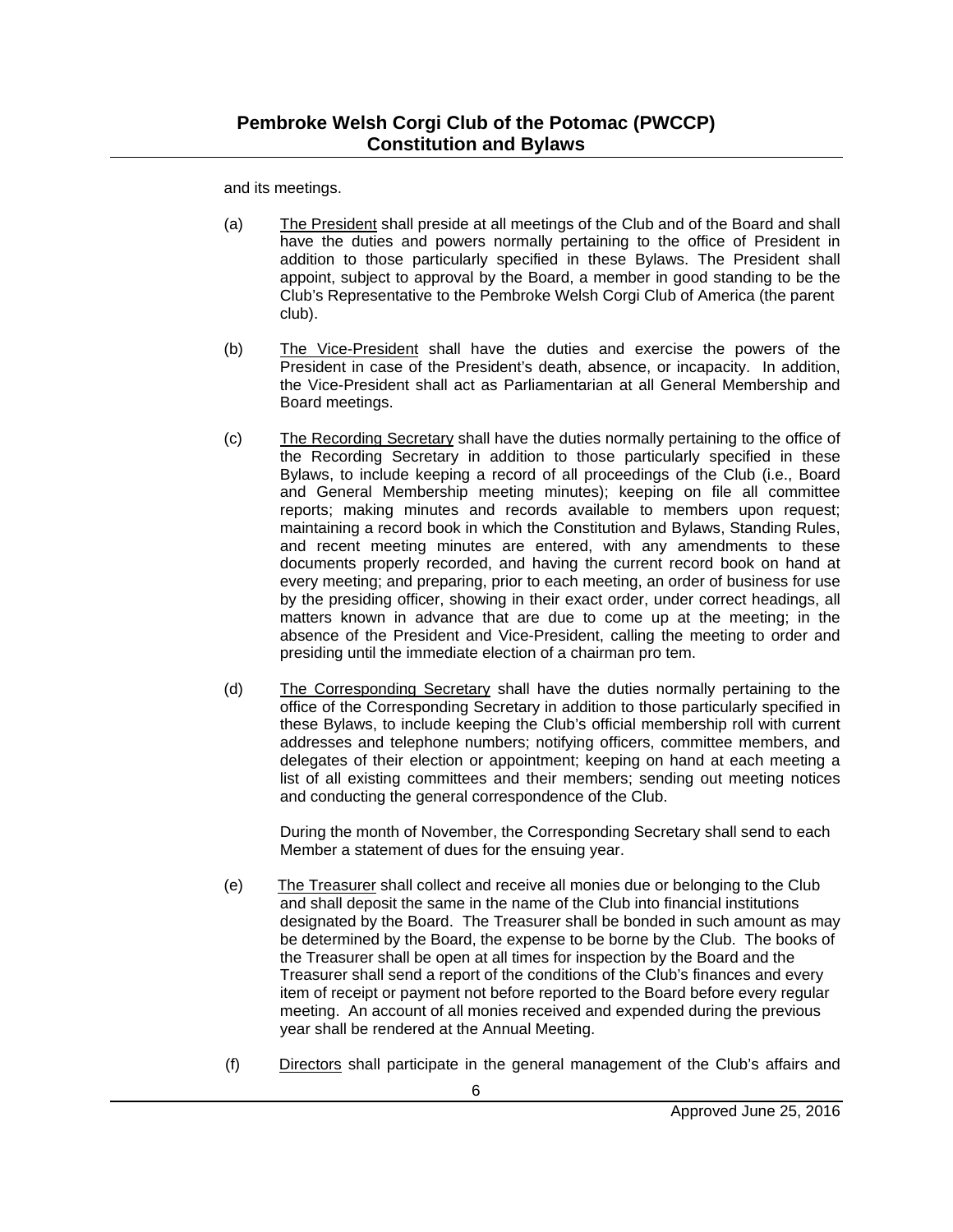chair committees as directed by the President and subject to Board approval.

- Section 3. The Representative to the Pembroke Welsh Corgi Club of America (the parent club) shall act as liaison between this Club and the parent club and shall, whenever possible, attend meetings of the parent club, keeping it informed of this Club's activities and likewise reporting to this Club the activities of the parent club. The Representative shall always be a member in good standing of the parent club. The Representative shall attend Board meetings without a vote in order to make reports.
- Section 4. Vacancies. Vacancies occurring on the Board during the year shall be filled for the unexpired term of office by a majority vote of all the then-members of the Board at its first regular meeting following the occurrence of such vacancy or at a Special Board meeting called for that purpose; except that a vacancy in the office of President shall be filled automatically by the Vice-President and the resulting vacancy in the office of Vice-President shall be appointed by the Board.

## ARTICLE IV

#### The Club Year, Annual Meeting, Elections

- Section 1. The Club Year. The Club's fiscal year shall begin on the first day of January and end on the last day of December. The Club's official year shall begin immediately at the conclusion of the election at the Annual Meeting and shall continue through the election at the next Annual Meeting.
- Section 2. Annual Meeting. The Annual Meeting shall be held in the month of June at which Officers and Directors for the ensuing year shall be elected in accordance with Section 4 of this Article. They shall take office immediately upon the conclusion of the election and each retiring officer shall turn over to his/her successor in office all properties and records relating to that office within 30 days after the election.
- Section 3. Voting for Officers and Directors. Unless additional nominations have been made, the Recording Secretary shall cast one ballot for the slate of the Nominating Committee at the Annual Meeting. In the event of additional nominations, the Recording Secretary shall prepare a ballot listing the offices and the names of those nominated in alphabetical order, indicating if they were nominated by the Nominating Committee or by petition, and the Membership shall vote by secret, written ballot. The nominee with the greatest number of votes shall be declared elected; an elected Officer shall serve for two years. and an elected Director shall serve for two years.
- Section 4. Nominations. A person must have been nominated in order to be a candidate in a Club election. During the month of January, the Board shall appoint a Nominating Committee consisting of three members and one alternate, not more than one of whom may be a member of the Board. The Board shall name a Chairman of the Committee whose duty it shall be to call a Committee meeting to be held on or before February 15.

The Corresponding Secretary shall immediately notify the Committee members and the alternate of their selection.

(a) The Committee shall nominate one candidate for each expiring position on the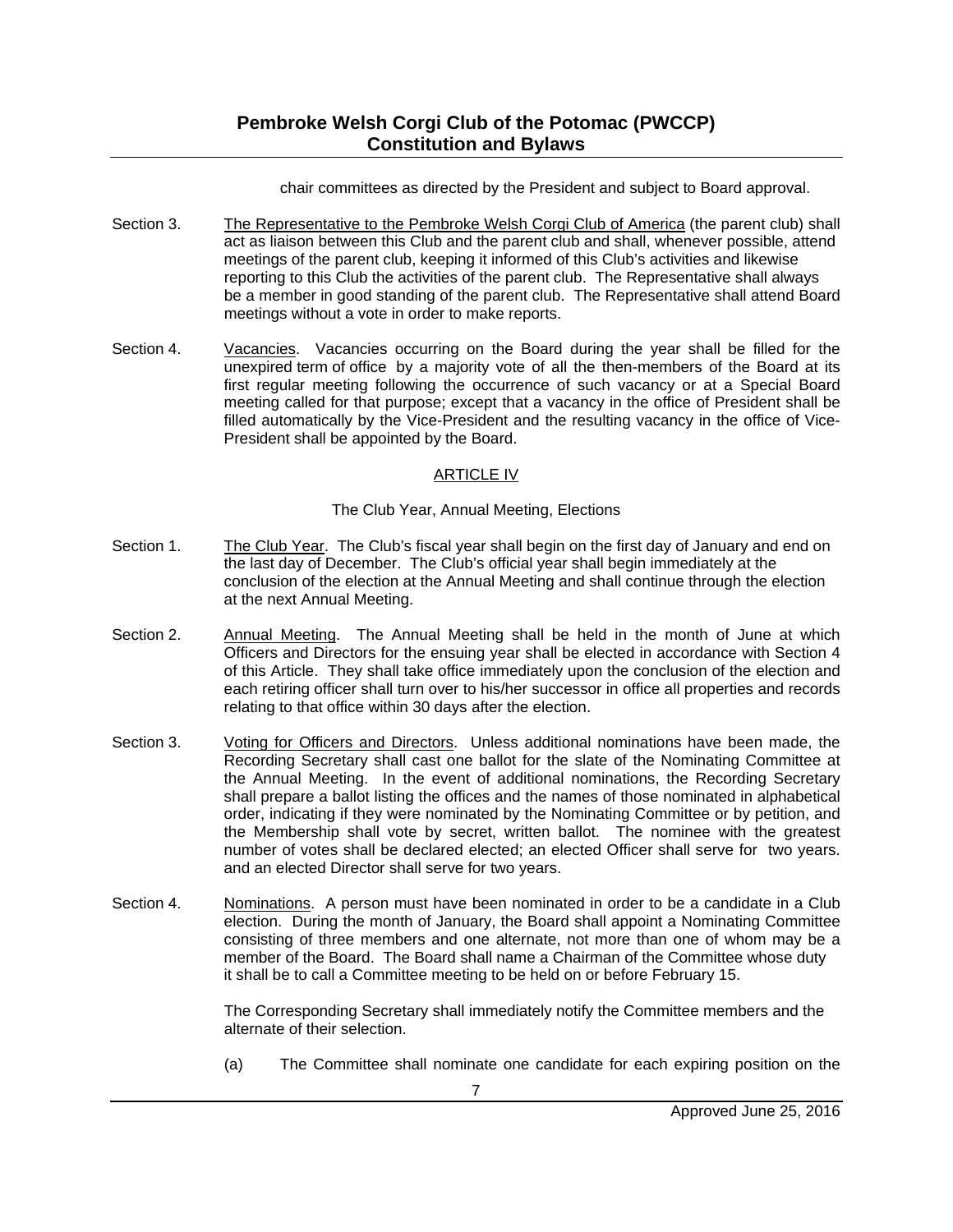Board, as provided in Article III, Section 1, and after securing the consent of each person so nominated, shall immediately report their nominations to the Corresponding Secretary in writing by March 15.

- (b) Upon receipt of the Nominating Committee's report, the Corresponding Secretary shall, by April 1, notify each Club member in writing of the candidates so nominated by the Nominating Committee.
- (c) Additional nominations may be made from the floor at the April meeting. Nominations from the floor may be made by any member eligible to vote in attendance, provided that the person so nominated does not decline when his name is proposed; and provided that, if the proposed nominee is not in attendance at this meeting, proposer shall present to the Recording Secretary a written statement from the proposed nominee signifying willingness to be a candidate. All nominations will be published along with the Annual Meeting notice. No person may be a candidate for more than one position and additional nominations which are provided for herein may be made only from among those members who have not accepted a nomination from the Nominating Committee.
- (d) Nominations cannot be made at the Annual Meeting or in any manner other than as provided in this Section.

### ARTICLE V

#### Appointments and Committees

- Section 1. Standing and Special Committees. Each year, the President shall appoint, upon approval of the Board, standing committees to advance the work of the Club in such matters and fields which may well be served by committees. All committees shall always be subject to the final authority of the Board. Special committees may also be appointed by the Board to aid it on particular projects.
- Section 2. Committee Reports. All special committee chairpersons must file written reports of the activities and accomplishments of the committee with the President upon dissolution of the committee. All other committee reports will be provided as requested by the Board.
- Section 3. Committee Member Termination. Any committee appointment may be terminated by voluntary resignation of the member or may be terminated by a majority vote of the full membership of the Board upon written notice to the appointee. Any such vacancy shall be filled in accordance with Section 1 of this Article.

#### ARTICLE VI

#### **Discipline**

- Section 1. American Kennel Club Suspension. Any member who is suspended from the privileges of the American Kennel Club automatically shall be suspended from the privileges of this Club for a like period.
- Section 2. Charges. Any member may prefer charges against a member for alleged misconduct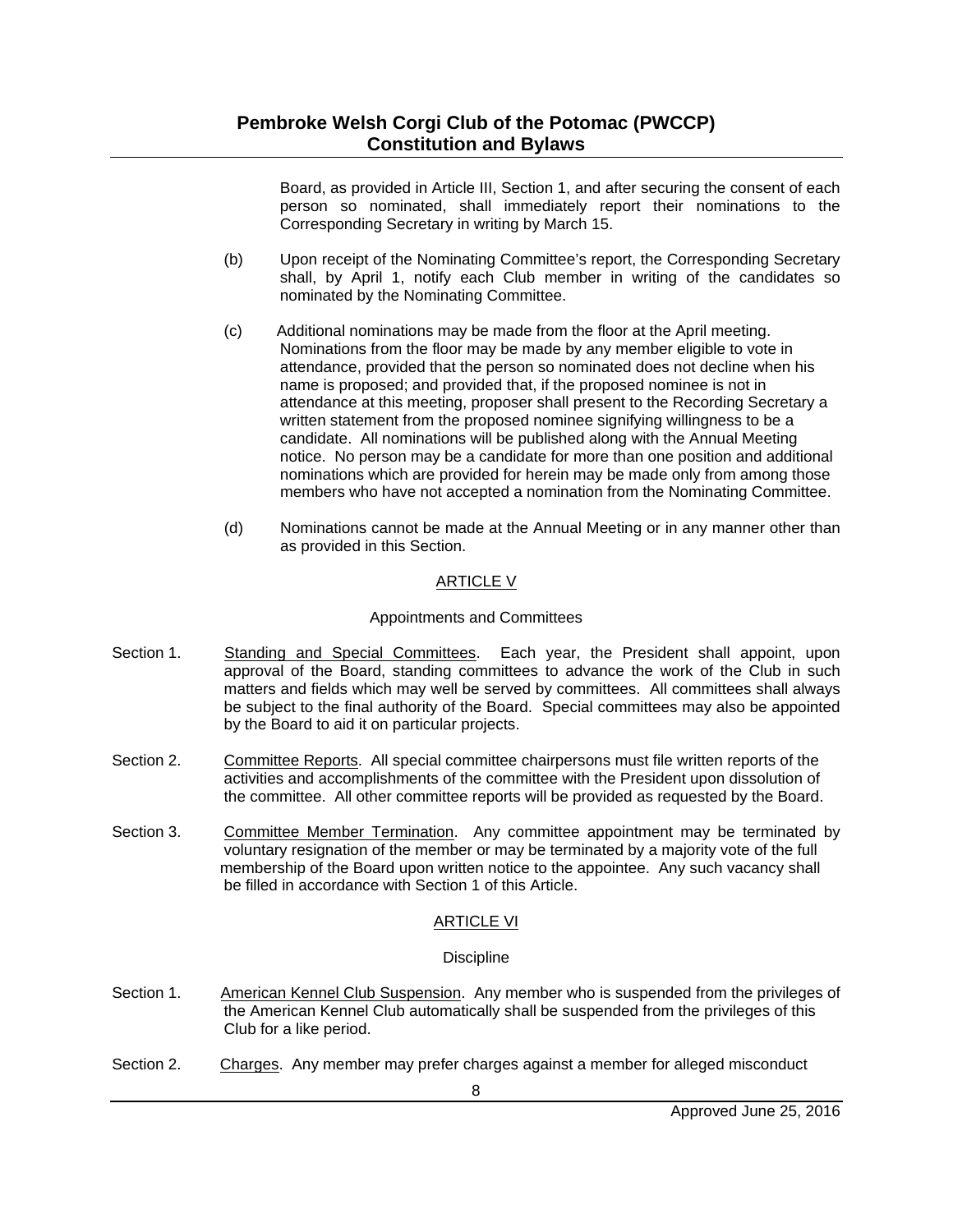prejudicial to the best interests of the Club or the breed. Written charges with specifications must be filed in duplicate with the Corresponding Secretary together with a deposit of \$35.00 which shall be forfeited if such charges are not sustained by the Board following a hearing. The Corresponding Secretary shall promptly send a copy of the charges to each member of the Board or present them at a Board Meeting, and the Board shall first consider whether the actions alleged in the charges, if proven, might constitute conduct prejudicial to the best interests of the Club or the breed. If the Board considers that the charges do not allege conduct which would be prejudicial to the best interests of the Club or the breed, it may refuse to entertain jurisdiction. If the Board entertains jurisdiction of the charges, it shall fix a date for a hearing by the Board not less than three weeks or more than six weeks thereafter. The Corresponding Secretary shall promptly send one copy of the charges to the accused member by registered mail together with a notice of the hearing and an assurance that the defendant may personally appear in his/her own defense and bring witnesses if he/she wishes.

Section 3. Board Hearing. The Board shall have complete authority to decide whether counsel may attend the hearing, but both complainant and defendant shall be treated uniformly in that regard. Should the charges be sustained, after hearing all the evidence and testimony presented by complainant and defendant, the Board may by a majority vote of those present suspend the defendant from all privileges of the Club for not more than six months from the date of the hearing. And, if it deems that punishment insufficient, it may instead recommend to the Membership that the penalty be suspension for more than 6 months or expulsion. In such case, the suspension shall not restrict the defendant's right to appear before his fellow members at the ensuing Club meeting which considers the Board's recommendation. Immediately after the Board has reached a decision, its finding shall be put in written form and filed with the Recording Secretary. The Corresponding Secretary, in turn, shall notify each of the parties of the Board's decision and penalty, if any.

> Section 4. Expulsion or Suspension. Expulsion or suspension of a member from the Club may be accomplished only at a meeting of the Club following a Board hearing and upon the Board's recommendation as provided in Section 3 of this Article. Such proceeding may occur at a regular or special meeting of the Club to be held within 60 days but not earlier than 30 days after the date of the Board's recommendation of expulsion or suspension. The defendant shall have the privilege of appearing in his/her own behalf, though no evidence shall be taken at this meeting. The President shall read the charges and the Board's finding and recommendation, and shall invite the defendant, if present, to speak in his/her own behalf if he/she wishes. The members shall then vote by secret ballot on the proposed expulsion or suspension A two-thirds vote of those present and voting at the meeting shall be necessary for expulsion or suspension. If expulsion or suspension is not so voted, the Board's suspension shall stand.

# ARTICLE VII

## **Amendments**

Section 1. Amendment Proposals. Amendments to the Constitution and Bylaws may be proposed by the Board of Directors or by written petition addressed to the Corresponding Secretary and signed by 20 members in good standing. Amendments proposed by such petition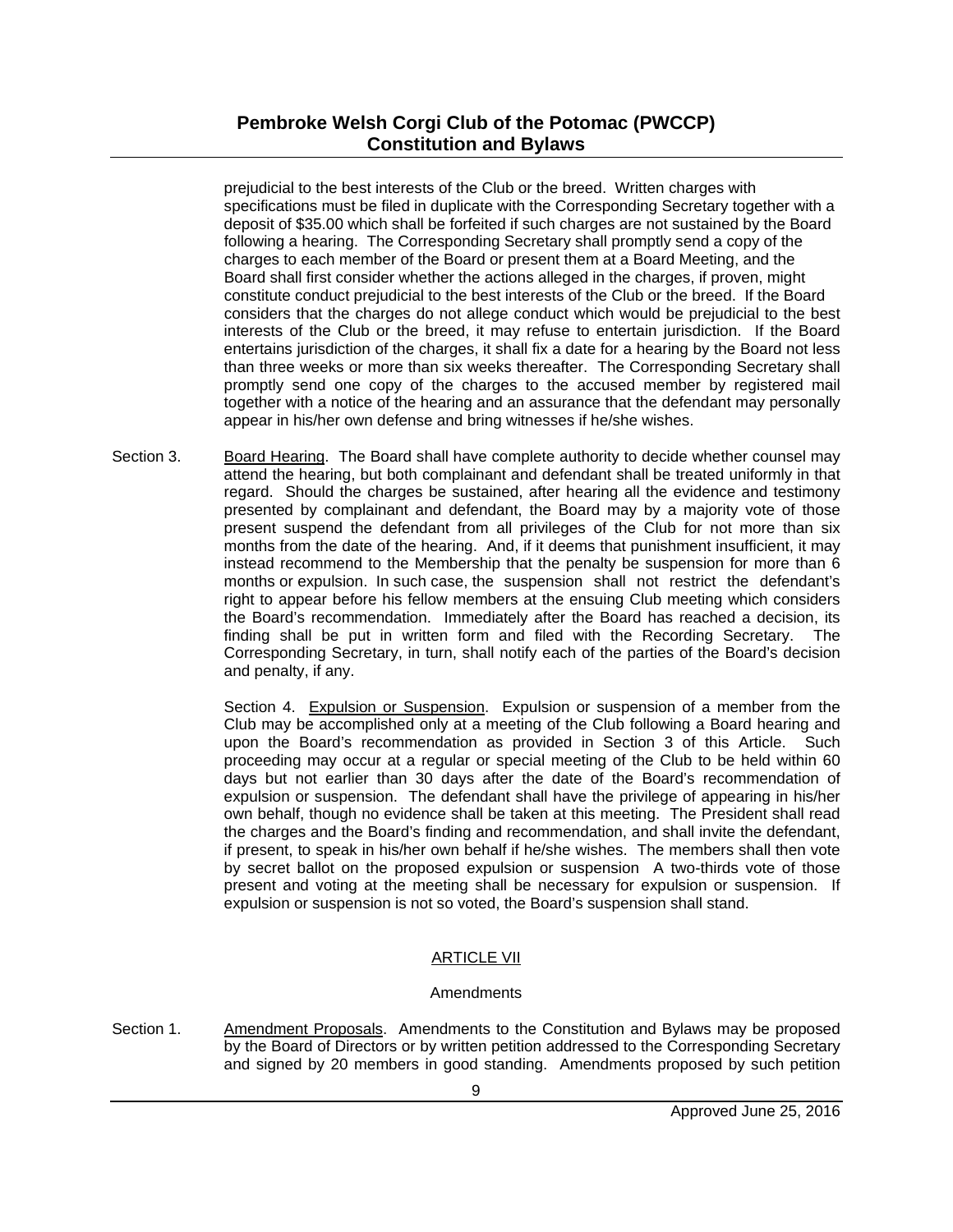# **Pembroke Welsh Corgi Club of the Potomac (PWCCP) Constitution and Bylaws**

shall be promptly considered by the Board of Directors and must be submitted to the members, with recommendations of the Board, by the Corresponding Secretary for a vote within three months of the date when the petition was received by the Secretary.

Section 2. The Constitution and Bylaws may be amended by a two-thirds vote of the members present and voting at any regular or special meeting called for the purpose, provided the proposed amendments have been included in the notice of the meeting and mailed to each member at least two weeks prior to the date of the meeting. All AKC procedures for changes to the Constitution and Bylaws provisions shall be followed.

#### ARTICLE VIII

#### **Dissolution**

Section 1. The Club may be dissolved at any time by written consent of not less than two-thirds of the members. In the event of the dissolution of the Club other than for purposes of reorganization whether voluntary or involuntary or by operation of law, none of the property of the Club nor any proceeds thereof nor any assets of the Club shall be distributed to any members of the Club, but after payment of all debts of the Club, its property and assets shall be given to a charitable organization for the benefit of dogs selected by the Board of Directors.

### ARTICLE IX

#### Order of Business

- Section 1. At all meetings of the Club, the order of business, so far as the character and nature of the meetings may permit, shall be as follows:
	- Roll Call Reading and Approval of Minutes of the Last Meeting Report of the Board Report of the President Report of the Corresponding Secretary Report of the Treasurer Committee Reports Election of Officers and Board (At Annual Meeting) Election of New Members Unfinished Business New Business Adjournment
- Section 2. At meetings of the Board, the order of business, unless otherwise directed by majority vote of those present, shall be as follows:

Reading and Approval of Minutes of the Last Meeting Report of the Corresponding Secretary Report of the Treasurer Committee Reports Unfinished Business